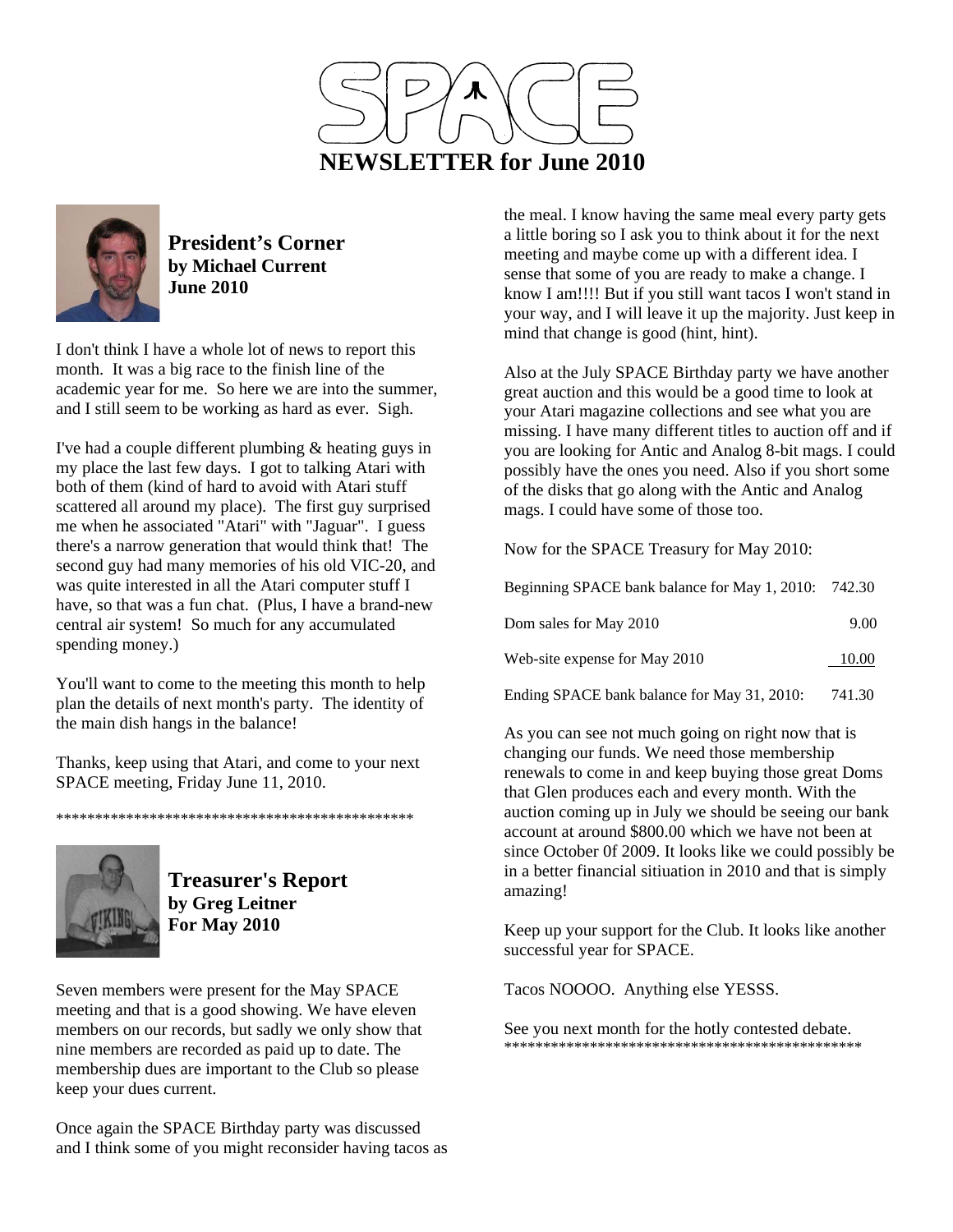### **Secretary's Report By Steven Peck For May 2010**

Well, another day, another Secretary's Report. Hi, folks. I read that the FireBee Atari clone will be released the second half of 2010. So, if you would like to get it, if you can, you might want to consider it. It is supposed to be a nice machine for music and other Falcon applications. Lance was telling that there was another RISC-based tablet coming out that would be even cheaper the the Freescale SABRE tablet, at \$110.00. It could also, like the SABRE, run TOS like a Falcon. I wouldn't getting one of these three computer systems.

Now that summer is here, soon it will be the SPACE Birthday Party. That means another auction. It looks like there are good software titles in there. I wouldn't mind getting some of the software, would you? I think that it will shape up to be a big auction.

Well, that concludes the Secretary's Report. I will see you in June.

Excelsior!

\*\*\*\*\*\*\*\*\*\*\*\*\*\*\*\*\*\*\*\*\*\*\*\*\*\*\*\*\*\*\*\*\*\*\*\*\*\*\*\*\*\*\*\*



**BBS Corner By Nolan Friedland For June 2010** 

If anyone has any comments, suggestions, ideas, or submissions for the BBS Corner column or the SPACE BBS web site, you may email them to me, Nolan Friedland, at the address shown on the back of this newsletter under the "CLUB OFFICIALS" section.

\*\*\*\*\*\*\*\*\*\*\*\*\*\*\*\*\*\*\*\*\*\*\*\*\*\*\*\*\*\*\*\*\*\*\*\*\*\*\*\*\*\*\*\*

From: Michael Current [michael@mcurrent.name] Sent: Friday, May 28, 2010 8:07 PM Subject: Kjmanns Atari Sales. New Website. (New 8-Bit Games, Release Date June 5th)

--Date: Fri, 28 May 2010 12:53:51 -0500

Here are some of the new game we are releasing on june  $5th. = 20$ 

Donkey Kong (Arcade) - Updated version with Arcade Music and SFX. Also  $=$  including the Intro from the arcade with kong bending the girders.

Moon Patrol - Full XL/XE Compatability

Realm of Impossibility

Pitfall!

Atlantis

Demon Attack - XL/XE Compatable

Space Invaders - (5200 version converted for the 8-bit)

Qix - (5200 version converted for the 8-bit)

Electrician - (Fixed Version, Game can now be completed)

Hyperblast!

Millipede! - (Final Version)

Montezuma's Revenge=20

Lode Runner - (Full Color Version)

This is just a taste. More Titles to come in the next week.

Sal "kjmann" Esquivel Kjmann's Atari Sales and Service Website: http://atari-sales.com

\*\*\*\*\*\*\*\*\*\*\*\*\*\*\*\*\*\*\*\*\*\*\*\*\*\*\*\*\*\*\*\*\*\*\*\*\*\*\*\*\*\*\*\*

From: Michael Current [michael@mcurrent.name] Sent: Friday, May 28, 2010 8:13 PM Subject: Positivity releases new bootsector intro

Positivity releases new bootsector intro May 3rd, 2010

Positivity with the help of X-Troll released a new ST bootsector intro at Outline.

It's a spline with 768 dots running at full frame rate. Background sound by Cyclone of X-Troll.

 » Download Quadratic Splines http://files.dhs.nu/party/outline2010/quad.zip

\*\*\*\*\*\*\*\*\*\*\*\*\*\*\*\*\*\*\*\*\*\*\*\*\*\*\*\*\*\*\*\*\*\*\*\*\*\*\*\*\*\*\*\*

From: Michael Current [michael@mcurrent.name] Sent: Friday, May 28, 2010 8:23 PM Subject: New release from Syntax

New release from Syntax May 26th, 2010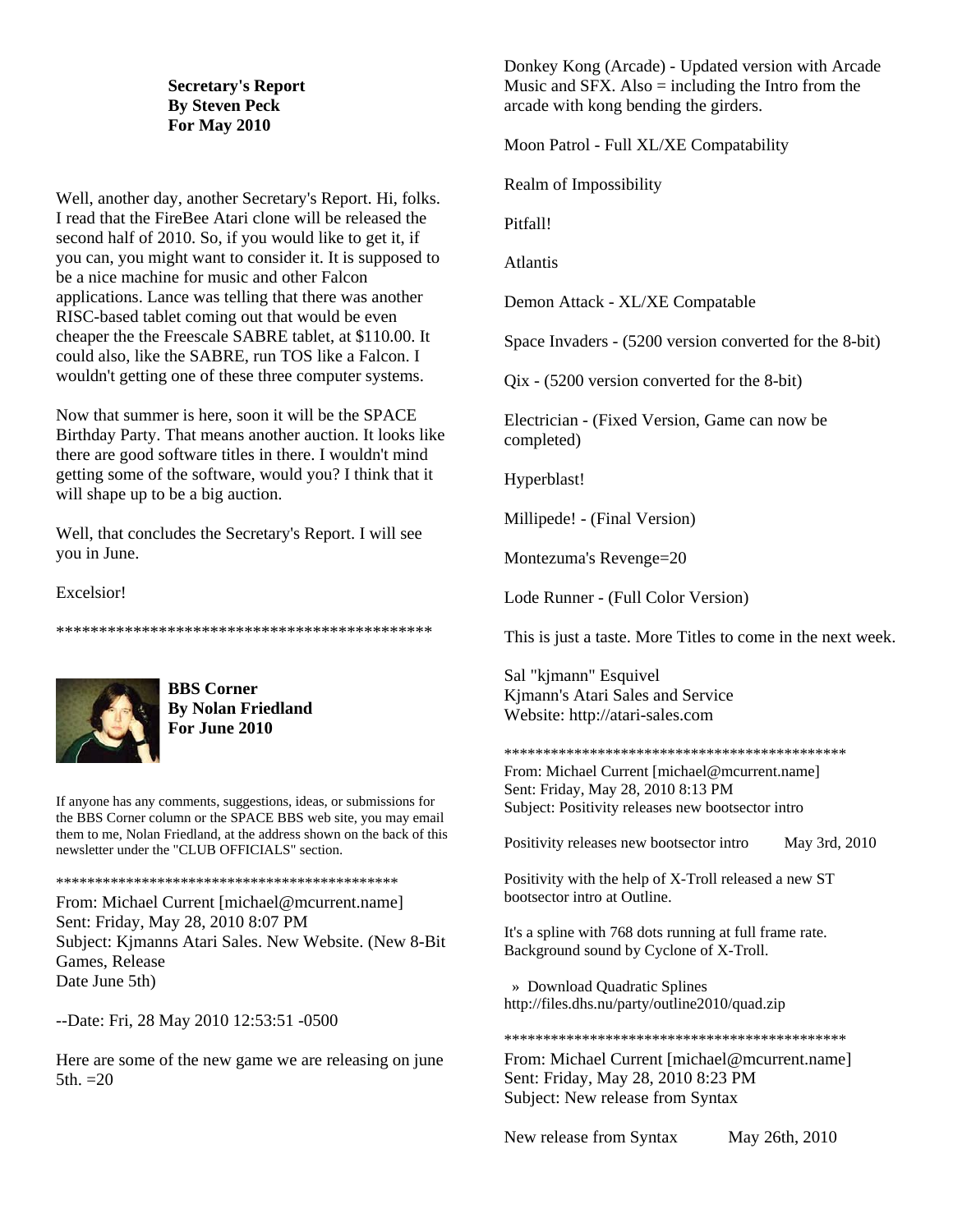After what I think is years of silence, Syntax sent us a new ST-release.

It's not a demo, it's not a utility.. Syntax themself describe it as a "Virtual presentation of a solar system".

 » Download http://files.dhs.nu/files\_util/solarsys.zip

\*\*\*\*\*\*\*\*\*\*\*\*\*\*\*\*\*\*\*\*\*\*\*\*\*\*\*\*\*\*\*\*\*\*\*\*\*\*\*\*\*\*\*\*

From: Michael Current [michael@mcurrent.name] Sent: Friday, May 28, 2010 8:14 PM Subject: CiH releases CD-ROM

CiH releases CD-ROM May 8th, 2010

#### CiH writes:

Howdy doody, it's that "thing" I've muttered about for months. It's finally been released shortly after the Outline 2010 Party. This is the 'Random Images' CD Rom collection for the Atari ST, STE, Mega STE, TT and Falcon.

This ISO image contains a shedload of 'random images' lovingly converted to Targa format for easy viewing on these machines. There are also a bunch of equally random animated GIF files included as well for your enjoyment with some tools to view them on an Atari MC68K series near you. It is MS-DOS format, and Atari ST CD-ROM drive friendly.

This is not really a 'demoscene' release, although it has been shown at the Outline 2010 demo party, it namechecks a popular thread from Pouet.net, it has used some material from that thread, and its companion, 'Random Animated GIF's', and it also uses some material more directly from that source in the form of logo's and the tiny 16 x 16 avatar GIF files.

Glad that's clear..

This is is the culmination of over a year's worth of netgrubbing and more or less careful collecting and picture sorting activity and comes to you from CiH at the Outline Party in April 2010.

CiH - 7.5.10 - The hangover morning after the UK election night!

 » Download CD from Marcers FTP ftp://marcer.mine.nu:1698/CD%20Roms/randomim.zip

\*\*\*\*\*\*\*\*\*\*\*\*\*\*\*\*\*\*\*\*\*\*\*\*\*\*\*\*\*\*\*\*\*\*\*\*\*\*\*\*\*\*\*\*

From: Michael Current [michael@mcurrent.name] Sent: Friday, May 28, 2010 8:12 PM Subject: Reboot releases new Jaguar game

Reboot releases new Jaguar game May 3rd, 2010

At Outline 2010 Reboot released a much upgraded Atari Jaguar version of the classic ST-game Superfly.

Superfly DX is made by Cyrano Jones, GGN, SH3 and MSG.

 » Download Jaguar CD image http://files.dhs.nu/party/outline2010/sfdx64\_cdi.zip » Download Jaguar BJL http://files.dhs.nu/party/outline2010/sfdx64\_bjl.zip » Download Jaguar ROM http://files.dhs.nu/party/outline2010/sfdx64\_rom.zip » Visit the Reboot Superfly site http://dbug.kicksass.net/reboot/web/superflydx/superfly.html \*\*\*\*\*\*\*\*\*\*\*\*\*\*\*\*\*\*\*\*\*\*\*\*\*\*\*\*\*\*\*\*\*\*\*\*\*\*\*\*\*\*\*\*

\*\*\*\*\*\*\*\*\*\*\*\*\*\*\*\*\*\*\*\*\*\*\*\*\*\*\*\*\*\*\*\*\*\*\*\*\*\*\*\*\*\*\*\*

\*\*\*\*\*\*\*\*\*\*\*\*\*\*\*\*\*\*\*\*\*\*\*\*\*\*\*\*\*\*\*\*\*\*\*\*\*\*\*\*\*\*\*\*